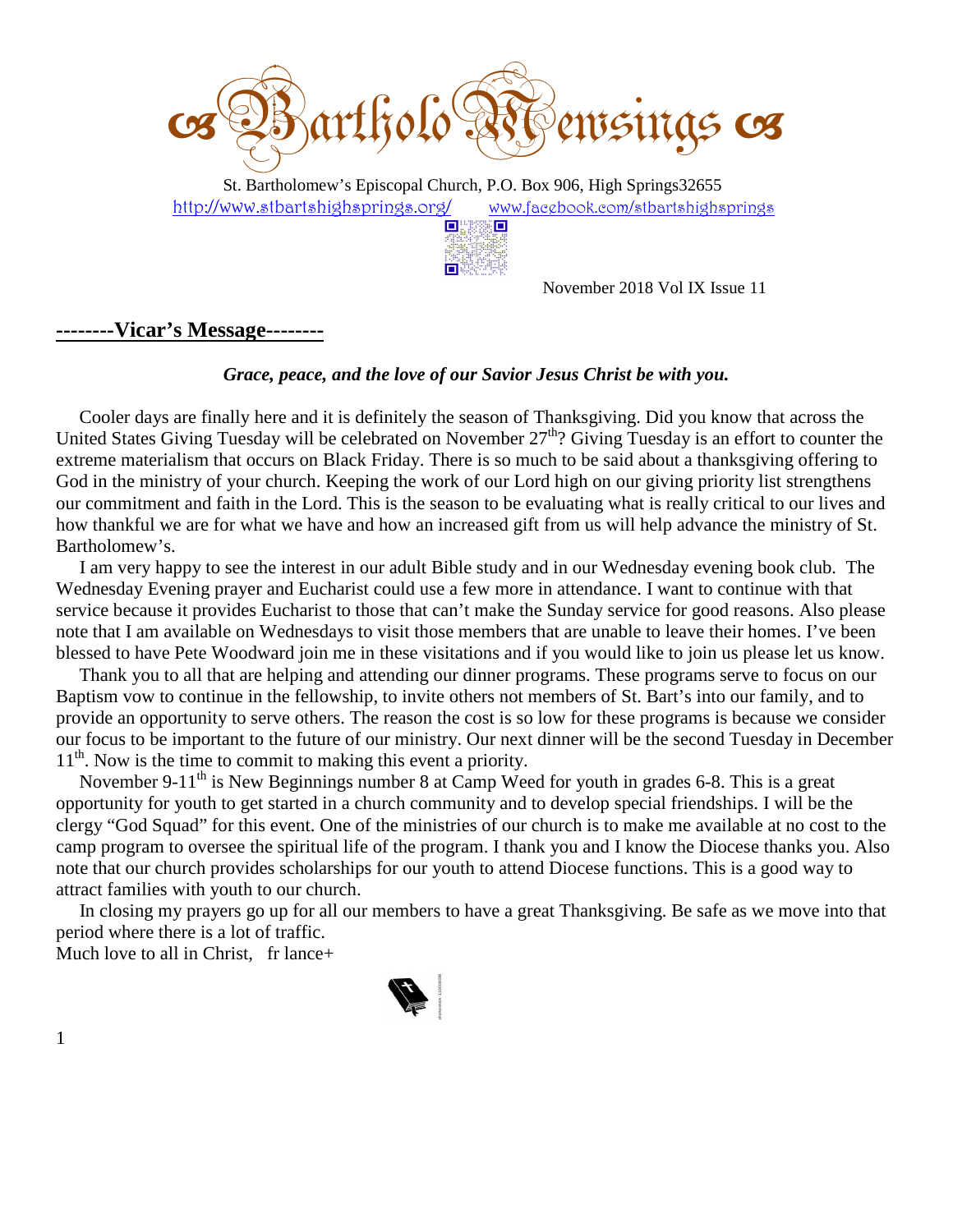**Editor's Note** We hope you are enjoying the Newsletter and we welcome your comments and suggestions. **Deadline for next issue is November 18th.** Contact: Annette Jones - (386) 454-8585 pgrscoot97@aol.com



This month we'll have quotes about Beginning by Believing…

 "Believe you can, and you can. Belief is one of the most powerful of all problem dissolvers. When you believe that a difficulty can be overcome, you are more than halfway over it already."

\*+\*+\*+\*+\*+\*+\*+\*+\*+\*+\*+\*+\*+\*+\*+\*+\*+\*+\*+\*+\*+\*+\*+\*+\*+\*+\*+\*+\*+\*+\*+\*+\*+\*+\*+\*+\*+\*+\*+\*+\*+

**The New Year for the Church begins with Advent** and it is time to prepare and plan for the needs of St. Bart's. In order to accomplish this, we need to know what we have to work with. A Pledge form is provided below. We will also have forms available at the back of the Church and in the Parish Hall. Please consider the amount you are able to pledge, complete the Pledge Form and place in the offering plate.

 "Stewardship" is not just another word for money in the church; it is what we do after we say we believe. When we consider giving we should reflect on what God has given each of us. As Father Lance often states, money is not the only component of stewardship. Others are time and talent. If there are areas you would like to serve in the church, feel free to discuss with Father Lance or any member of the Mission Board. Father Lance and the Mission Board pledge to be good stewards of the money you give and we thank you for your attention to this matter.

> **St. Bartholomew's Episcopal Church 2019 Pledge Financial Pledge**

………………………………………………………………………………………………………………………

I/we want to be a pledging member of St. Bartholomew's Episcopal Church. I/we understand that pledging is my/our expected level of giving to help the church. I/we will, with God's help, support the work of our Lord Jesus Christ by contributing from the financial gifts that God gives me/us by giving \$ week ( $\Box$ ) every month ( $\Box$ ) please check one. My/our estimated total year financial contribution for the church's budget will be \$\_\_\_\_\_\_\_\_\_\_\_\_\_. Pledging is not a contract, but rather a goal I/we have set in my/our relationship with Jesus Christ. Monthly Building fund Pledge \$ Name: The example of the state of the state of the state of the state  $P$  phone #:

#### **General Information**

\_\_\_\_\_\_\_\_\_\_\_\_\_\_\_\_\_\_\_\_\_\_\_\_\_\_\_\_\_\_\_\_\_\_\_\_\_\_\_\_\_\_\_\_\_\_\_\_\_\_\_\_\_\_\_\_\_\_\_\_\_\_\_\_\_\_\_\_\_\_\_\_\_\_\_\_\_\_\_\_\_\_\_\_\_\_\_\_\_\_ \_\_\_\_\_\_\_\_\_\_\_\_\_\_\_\_\_\_\_\_\_\_\_\_\_\_\_\_\_\_\_\_\_\_\_\_\_\_\_\_\_\_\_\_\_\_\_\_\_\_\_\_\_\_\_\_\_\_\_\_\_\_\_\_\_\_\_\_\_\_\_\_\_\_\_\_\_\_\_\_\_\_\_\_\_\_\_\_\_\_ \_\_\_\_\_\_\_\_\_\_\_\_\_\_\_\_\_\_\_\_\_\_\_\_\_\_\_\_\_\_\_\_\_\_\_\_\_\_\_\_\_\_\_\_\_\_\_\_\_\_\_\_\_\_\_\_\_\_\_\_\_\_\_\_\_\_\_\_\_\_\_\_\_\_\_\_\_\_\_\_\_\_\_\_\_\_\_\_\_\_ +++++++++++++++++++++++++++++++++++++++++++++++++++++++++++++++++++++++++++++++++++++++++

If any of your previous information has changed, please make a note so we can update our records.



They are able who <u>think</u> they are able.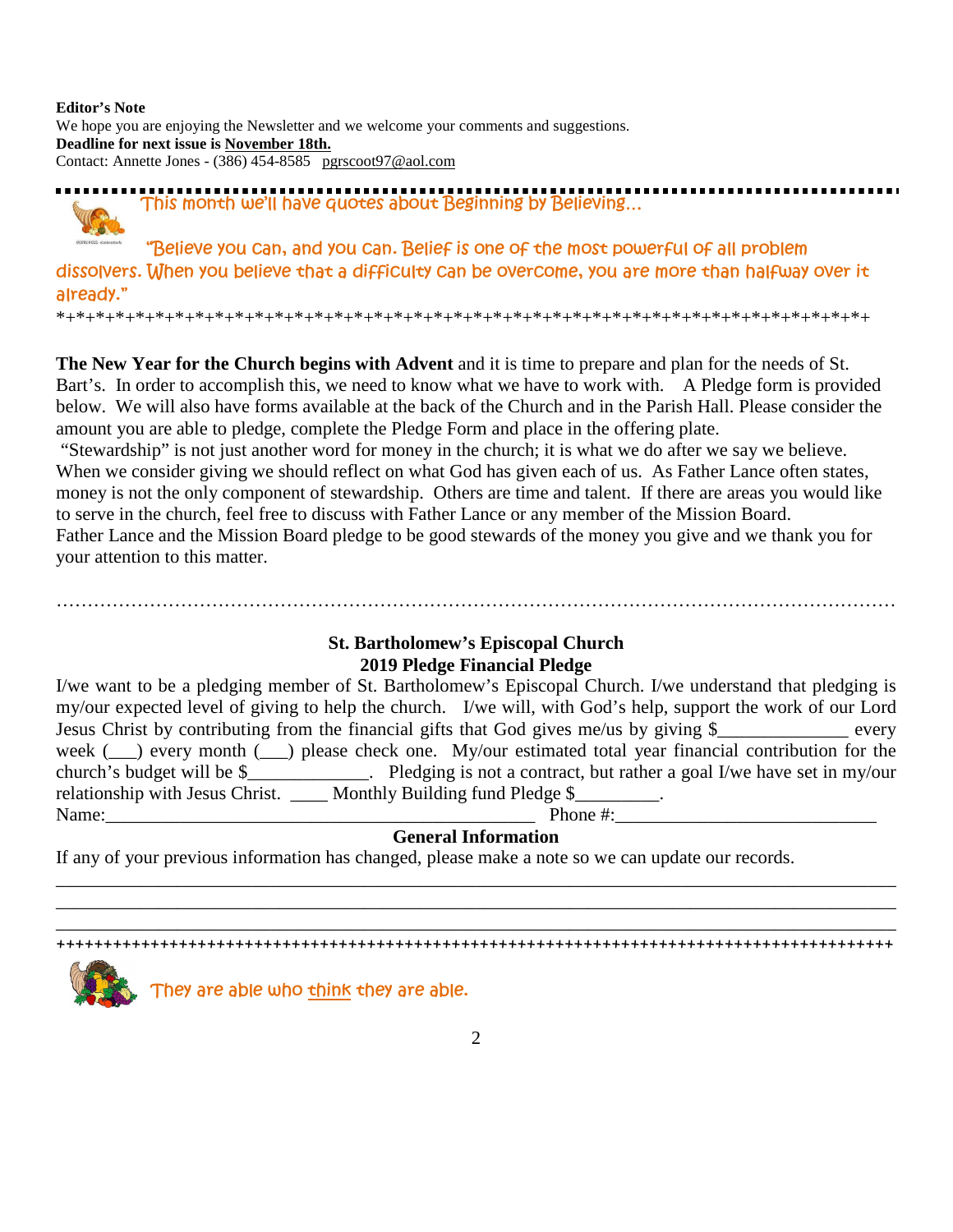Mew-sings from the Senior Warden……Carol Griffin 386-497-2292

Thankful…..

Thanksgiving is a time when our mind is often centered on Food, Family and Football. It should be, and was initially, intended to be a day set aside to thank God for our many blessings. On October 3, 1863, Abraham Lincoln issued the following:

"By the President of the United States of America.

A Proclamation.

The year that is drawing towards its close, has been filled with the blessings of fruitful fields and healthful skies. To these bounties, which are so constantly enjoyed that we are prone to forget the source from which they come, others have been added, which are of so extraordinary a nature, that they cannot fail to penetrate and soften even the heart which is habitually insensible to the ever watchful providence of Almighty God……………..No human counsel hath devised nor hath any mortal hand worked out these great things. They are the gracious gifts of the Most High God, who, while dealing with us in anger for our sins, hath nevertheless remembered mercy. It has seemed to me fit and proper that they should be solemnly, reverently and gratefully acknowledged as with one heart and one voice by the whole American People. I do therefore invite my fellow citizens in every part of the United States, and also those who are at sea and those who are sojourning in foreign lands, to set apart and observe the last Thursday of November next, as a day of Thanksgiving and Praise to our beneficent Father who dwelleth in the Heavens……………..and fervently implore the interposition of the Almighty Hand to heal the wounds of the nation and to restore it as soon as may be consistent with the Divine purposes to the full enjoyment of peace, harmony, tranquility and Union."

So this Thanksgiving let us all lift our voices in thanks remembering that "All things come of Thee, O Lord, and of Thine own have we given Thee." 1 Chronicles 29:14

\*\*\*\*\*\*\*\*\*\*\*\*\*\*\*\*\*\*\*\*\*\*\*\*\*\*\*\*\*\*\*\*\*\*\*\*\*\*\*\*\*\*\*\*\*\*\*\*\*\*\*\*\*\*\*\*\*\*\*\*\*\*\*\*\*\*\*\*\*\*\*\*\*\*\*\*\*\*\*\*\*\*\*\*\*\*\*\*\*\*\*\*\*\*\*\*\*\*\*\*\*\*\*\*







Nov 4 – Cornelia  $Nov 11$  – Pot Luck (Thanksgiving Feast)<sup>\*\*</sup>

Nov  $18$  – Marge/ Betty Nov  $25$  – Carol/ Lisa

\*\*Please Contact Cornelia to let her know what you are bringing to the Feast.

*Note: If you would like to volunteer to provide a light snack and drink, please contact Cornelia Swann 386-454-3505.*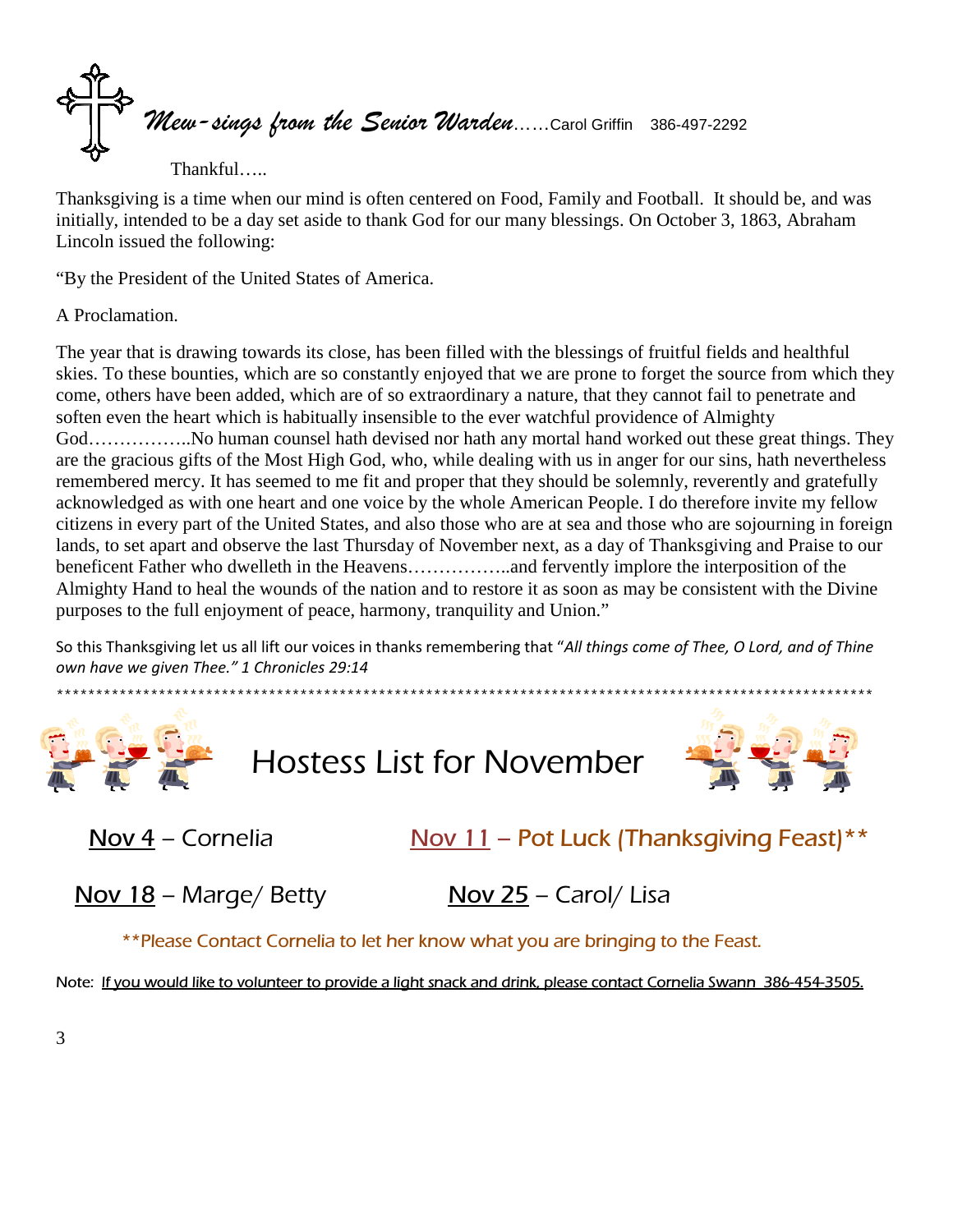

\*\*\*\*\*\*\*\*\*\*\*\*\*\*\*\*\*\*\*\*\*\*\*\*\*\*\*\*\*\*\*\*\*\*\*\*\*\*\*\*\*\*\*\*\*\*\*\*\*\*\*\*\*\*\*\*\*\*\*\*\*\*\*\*\*\*\*\*\*\*\*\*\*\*\*\*\*\*\*\*\*\*\*\*\*\*\*\*\*\*\*\*\*\*\*\*\*\*\*\*\*\*\*\*

#### **Thanksgiving Baskets**

St. Bartholomew's is planning on distributing Thanksgiving baskets again this year. We have been in touch with High Springs Fire and Police Departments. Our goal is twenty baskets this year depending on how much food we receive. The donation request list is

the same as last year and follows below as a reminder.

The Food Pantry Crew really needs donations of: (This will be for the making of Twenty Thanksgiving Baskets).

(20) Instant Mashed potatoes

(20) Cranberry Sauce

(40) Vegetables – more would be better

(20) Jiffy Corn Muffin Mix – more would be better

(20) Canned Pumpkin for pies

Any other food items they would like to donate for the baskets although we try to keep them similar in content. If you prefer to donate cash and we will search out the best deals and shop for you.

We are also looking for donations to include a \$10 gift card to go towards the purchase of a turkey, meat or other protein for the family.

Please make checks out to St. Bartholomew's and write "Thanksgiving Baskets" in the lower left hand corner. Thank you for your support and love.

#### **Rosina Dennis,** 386-454-8532 \*+\*+\*+\*+\*+\*+\*+\*+\*+\*+\*+\*+\*+\*+\*+\*+\*+\*+\*+\*+\*+\*+\*+\*+\*+\*+\*+\*+\*+\*+\*+\*+\*+\*+\*+\*+\*+\*



"The secret of making something work in your life is first of all the deep desire to make it work; then the faith and belief that it can work; then to hold

that clear definite vision in your consciousness and see it working out step by step, without any thought of doubt or disbelief."

\*+\*+\*+\*+\*+\*+\*+\*+\*+\*+\*+\*+\*+\*+\*+\*+\*+\*+\*+\*+\*+\*+\*+\*+\*+\*+\*+\*+\*+\*+\*+\*+\*+\*+\*+\*+\*+

### SAVE THE DATES

Sunday, November  $11<sup>th</sup>$ —Thanksgiving Celebration at St. Bart's. Bring your favorite festive dish and join the feast and fellowship after the 10am services.

Saturday, December  $8<sup>th</sup>$ —High Springs Christmas Parade. Gregg Pelfrey, Chairman of the Float Committee for St. Bart's will need volunteers in planning and building the float.

Tuesday, December 11<sup>th</sup>—Spaghetti Dinner/ Fundraiser More details will be announced as the date gets closer.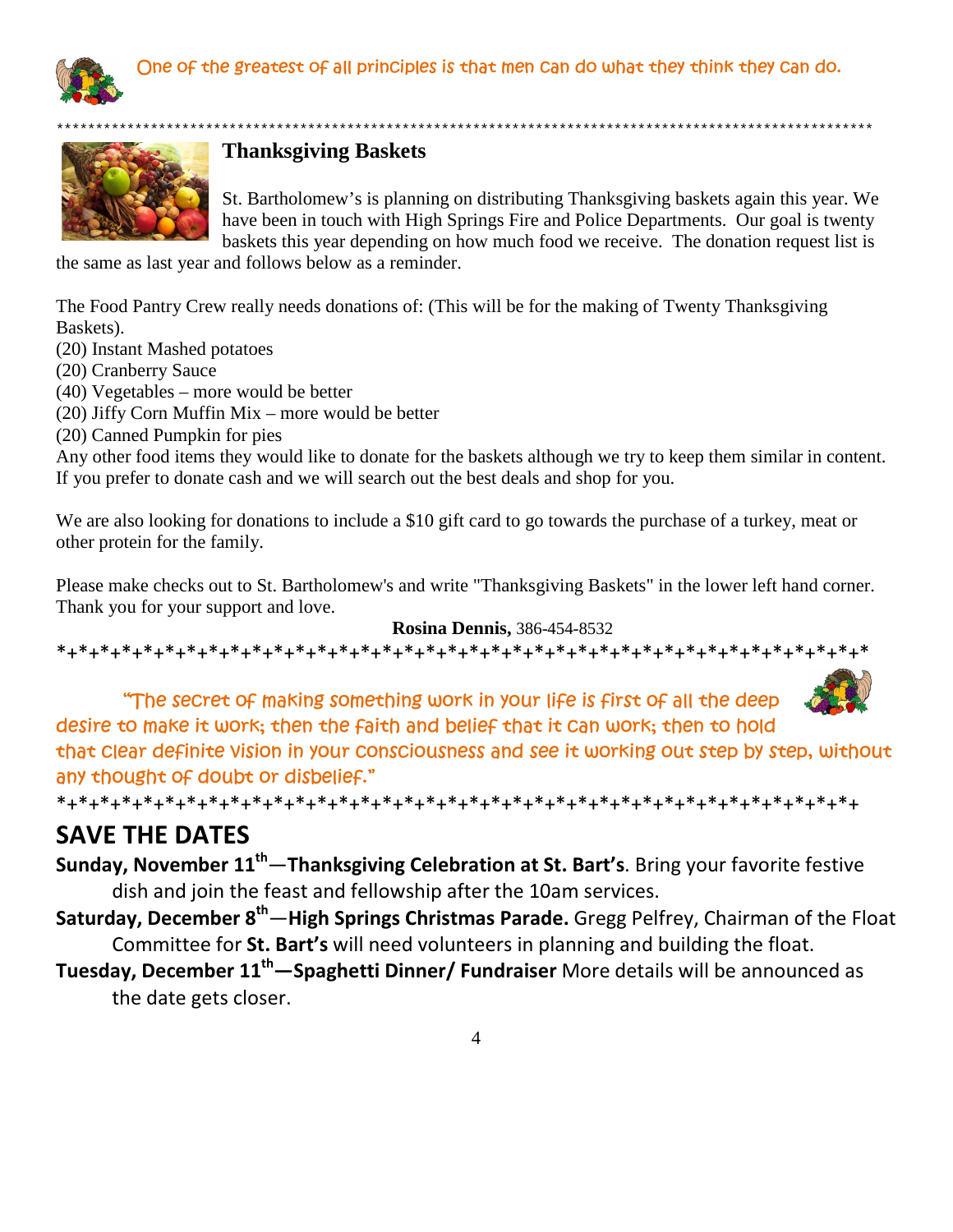

Children's Activities and Family Fellowship



## Sunday School Teaching Schedule for 10am Services

| Nov. $4^{th}$ :  | <b>Betty</b><br>Cherie | Nov $11^{\text{th}}$ : | Sheryl<br>Cherie   |
|------------------|------------------------|------------------------|--------------------|
| Nov. $18^{th}$ : | Cherie<br><b>Betty</b> | Nov $25^{th}$ :        | Sheryl<br>Cornelia |

## Upcoming Children & Youth Events

- $\sim$  Wed. Nov. 7<sup>th</sup> at 7pm: Youth Group
- $\sim$  Wed. Nov. 14<sup>th</sup> at 7pm: Youth Group
- $\sim$  Wed. Nov. 21<sup>st</sup>: No Youth Group Break!!

 $\sim$  Wed. Nov. 28<sup>th</sup> at 6pm: Leadership Meeting 7pm: Youth Group

WE NEED YOUR HELP!!!! Would you like to assist in the classroom on Sundays, mentor our youth on Wednesdays, drive to different events, donate food or supplies? Let me know how you'd like to take part in our programs and join our team!

"Believe that life is worth living, and your belief will help create the fact."



\*+\*+\*+\*+\*+\*+\*+\*+\*+\*+\*+\*+\*+\*+\*+\*+\*+\*+\*+\*+\*+\*+\*+\*+\*+\*+\*+\*+\*+\*+\*+\*+\*+\*+\*+\*+\*+



Whether you believe you can do a thing or believe you can't, you're right."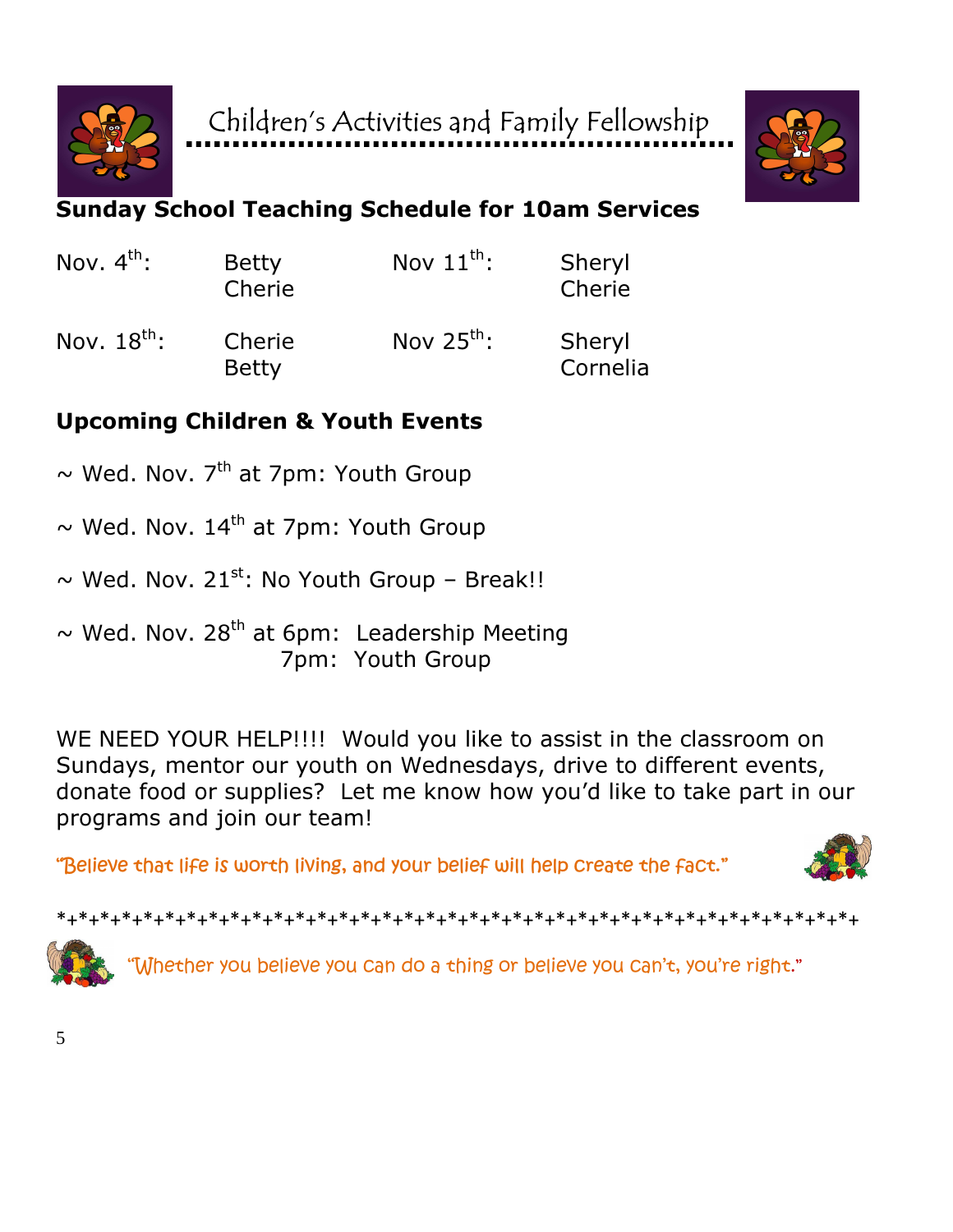## **Godwink THE SMILE OF THE SAD-FACED CLOWN**

**Stasia Kelly was in shock.**

 **She sat on the plane bound from Denver to Sarasota, gazing at the picture of her father on the front page of the morning newspaper. "Emmett Kelly, World's Most Famous Clown, Dead at 80."**

 **She looked at her father's famous countenance--the sad-faced hobo, Weary Willie. That was his trademark. All the other clowns in the circus wore wide grins. But Willie's sad face was so compelling, so endearing, it made him stand out.** 

 **Stasia's mind raced to the night before. The phone conversation with her dad was out of character. He was so talkative--so unusually expressive as he reminisced about his life.** 

 **For twenty years he had performed with Ringling Brothers and Barnum & Bailey Circus. Despite the adoration of the crowds, it was a solitary life. For when the tent went down and he boarded the train for the next town, he was all alone. His only family was the circus.**

 **Then in his fifties, he caught sight of Evi, Stasia's mom. She was a tiny-wasted acrobat from Germany. He was smitten right away.**

 **"As Weary Willie, I would amble over to the ring where she was performing and pretend to fall asleep," recalled her dad over the phone. "But what I was really doing was lifting one eye so I could catch a glimpse of your beautiful mother." He giggled.**

 **Stasia's dad told her it took him a while to work up the courage to ask Evi to marry him. "But it was the happiest day of my life," said her dad, "except for the day you were born."**

 **Stasia noted the change in his voice as he began to talk about that day.**

 **She had long known the family legend. Her sad-faced father- Weary Willie- so carefully guarded his trademark face that he never allowed himself to be caught smiling in a photograph.**

 **Except for that one time.**

 **Her father recalled the significance of that day. During a publicity interview with a UPI photographer, the phone rang. It was Evi's doctor.** 

 **"Congratulations! You're the father of a baby daughter," said the doctor. Involuntarily Weary Willie's face burst into a hug smile--from ear to ear.**

 **That picture of the sad-faced clown smiling, the photographer's best shot ever--A GODWINK itself--went around the world to newspapers everywhere.**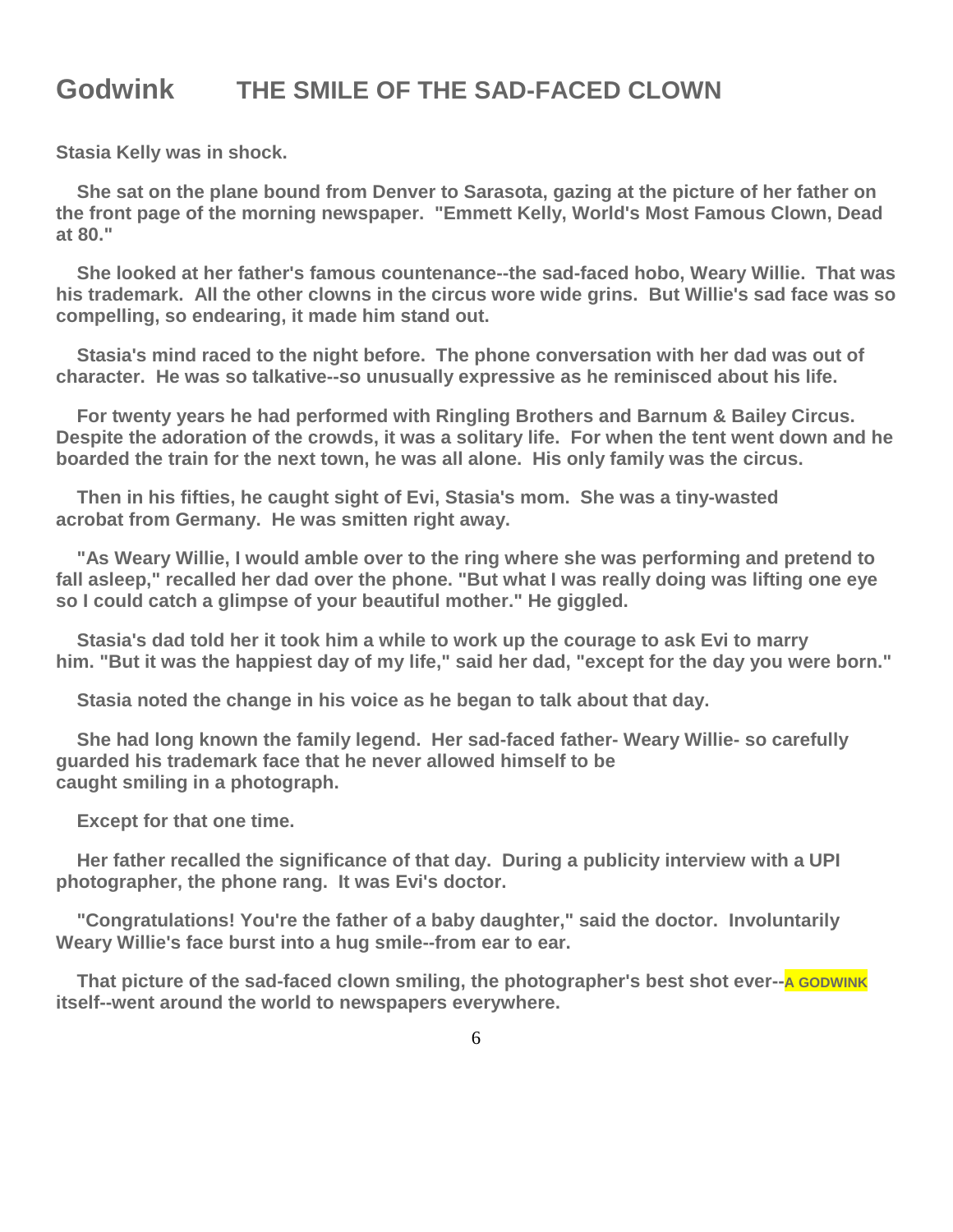**Stasia's father seemed overjoyed every time he told the story.**

 **Turning from the airplane window, Stasia looked down at the picture of her father on the front page of another newspaper she'd grabbed to bring with her at the last minute--an old yellowed newspaper with a photo of Weary Willy. The one and only one that caught him smiling.** 

 **Notwithstanding all the times she'd seen it before she now had a sudden understanding; it struck her what he was smiling about.** 

 **HER!**

 **Her arrival into his life!** 

 **Quietly, Stasia began to cry.**

 **A man seated next to her, leaned over. He asked if she was all right.**

 **"Yes," she whispered. "My father died this morning." Pointing to the picture in her lap.**

 **The man's face turned ashen.**

 **"You're not going to believe this!" he stammered. "I was with your father the day you were born. I took that picture!"** 

 **Stasia looked at him, puzzled.** 

 **"I'm Frank Beatty. The UPI photographer. That was the only picture ever taken of you dad smiling."**

 **Instantly, a peace flowed over her. It was as though this incredible <b>WINK** from God was **delivered at this very moment to bring comfort, that her daddy was at God's side--looking down on her.** 

 **Stasia Kelly and Frank Beatty became close friends. Five years later, he was the photographer who took her wedding pictures when she became Mrs. Steve Woodburn.**



 **At the wedding, they talked about one other GODWINK. Emmett Kelly died of a heart attack on the most important day of the year for any clown—March 28th, the day the Ringling Brothers and Barnum & Bailey Circus always opened its annual show at Madison Square Garden in New York.**

 **From Squire Rushnell's Book.**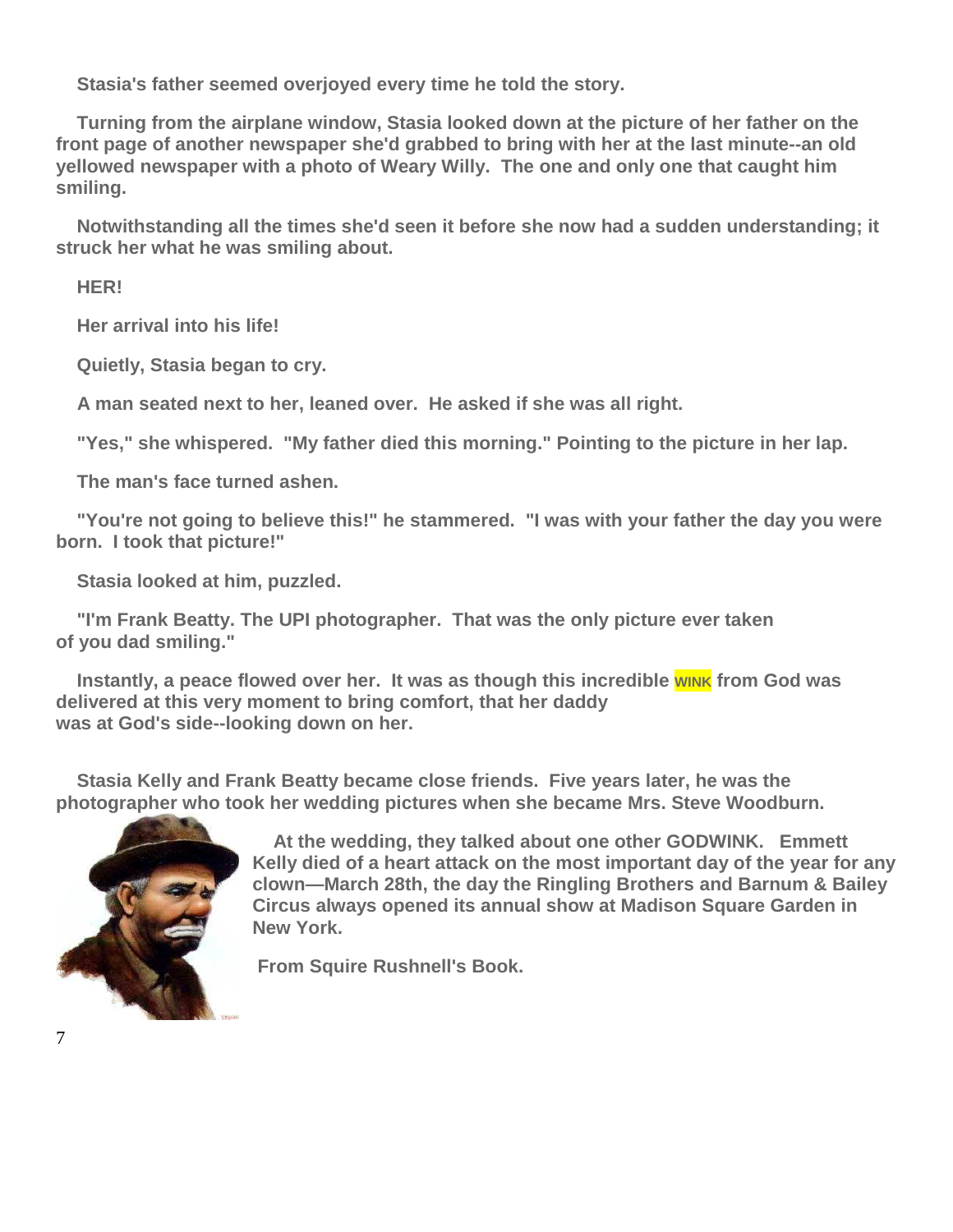"To accomplish great things we must not only act, but also dream; not only plan, but also believe."



\*+\*+\*+\*+\*+\*+\*+\*+\*+\*+\*+\*+\*+\*+\*+\*+\*+\*+\*+\*+\*+\*+\*+\*+\*+\*+\*+\*+\*+\*+\*+\*+\*+\*+\*+\*+\*+\*

# -- Lessons for November

 $4<sup>th</sup>$  Ruth 1:1-18; Psalm 146; Hebrews 9:11-14; Mark 12:28-34 11<sup>th</sup>: Ruth 3:1-5,4:13-17; Psalm 127; Hebrews 9:24-28; Mark 12:28-44  $18^{th}$ : 1 Samuel 1:4-20; 1 Samuel 2:1-10; Hebrews 10:11-14; Mark 13:1-8 25<sup>no</sup>: 2 Samuel 23:1-7; Psalm 132:1-13,(14-19); Revelation 1:4b-8; John 18:33-37 \*+\*+\*+\*+\*+\*+\*+\*+\*+\*+\*+\*+\*+\*+\*+\*+\*+\*+\*+\*+\*+\*+\*+\*+\*+\*+\*+\*+\*+\*+\*+\*+\*+\*+\*+\*+\*+\*



November Birthdays Finniversaries in November

Nov 3 – Faith McKinstry Nov 2 – Dot & Ben Hill

4 --Taylor Dispenza

10 – Pat Robertson

 \*\*\*\*\*\*\*\*\*\*\*\*\*\*\*\*\*\*\*\*\*\*\*\*\*\*\*\*\*\*\*\*\*\*\*\*\*\*\*\*\*\*\*\*\*\*\*\*\*\*\*\*\*\*\*\*\*\*\*\*\*\*\*\*\*\*\*\*\*\*\*\*\*\*\*\*\*\*\*\*\*\*\*\*\*\*\*\*\*\*\*\*\*\*\*\*\*\*\*\*\*\*\*\*\*\*\*\*\*\*\*\*\*\*\*\*\*\*\*\*\*\*\*\*\*\*\*\*\*\*\*\*\*\*\* The thing always happens that you really believe in; and the belief in a thing makes it happen"

\*\*\*\*\*\*\*\*\*\*\*\*\*\*\*\*\*\*\*\*\*\*\*\*\*\*\*\*\*\*\*\*\*\*\*\*\*\*\*\*\*\*\*\*\*\*\*\*\*\*\*\*\*\*\*\*\*\*\*\*\*\*\*\*\*\*\*\*\*\*\*\*\*\*\*\*\*\*\*\*\*\*\*\*\*\*\*\*\*\*\*\*\*\*\*\*\*\*\*\*\*\*\*\*\*\*\*\*

Chalice Bearers/Acolytes - November Lay Readers – November 11/4- Gregg 11/4 – Ben Hill

11/11 –Annette 11/11 – Margaret Palmer

11/20 – Wes 11/18 –Annette Jones

11/25 – Margaret 11/25 –Samantha Shiver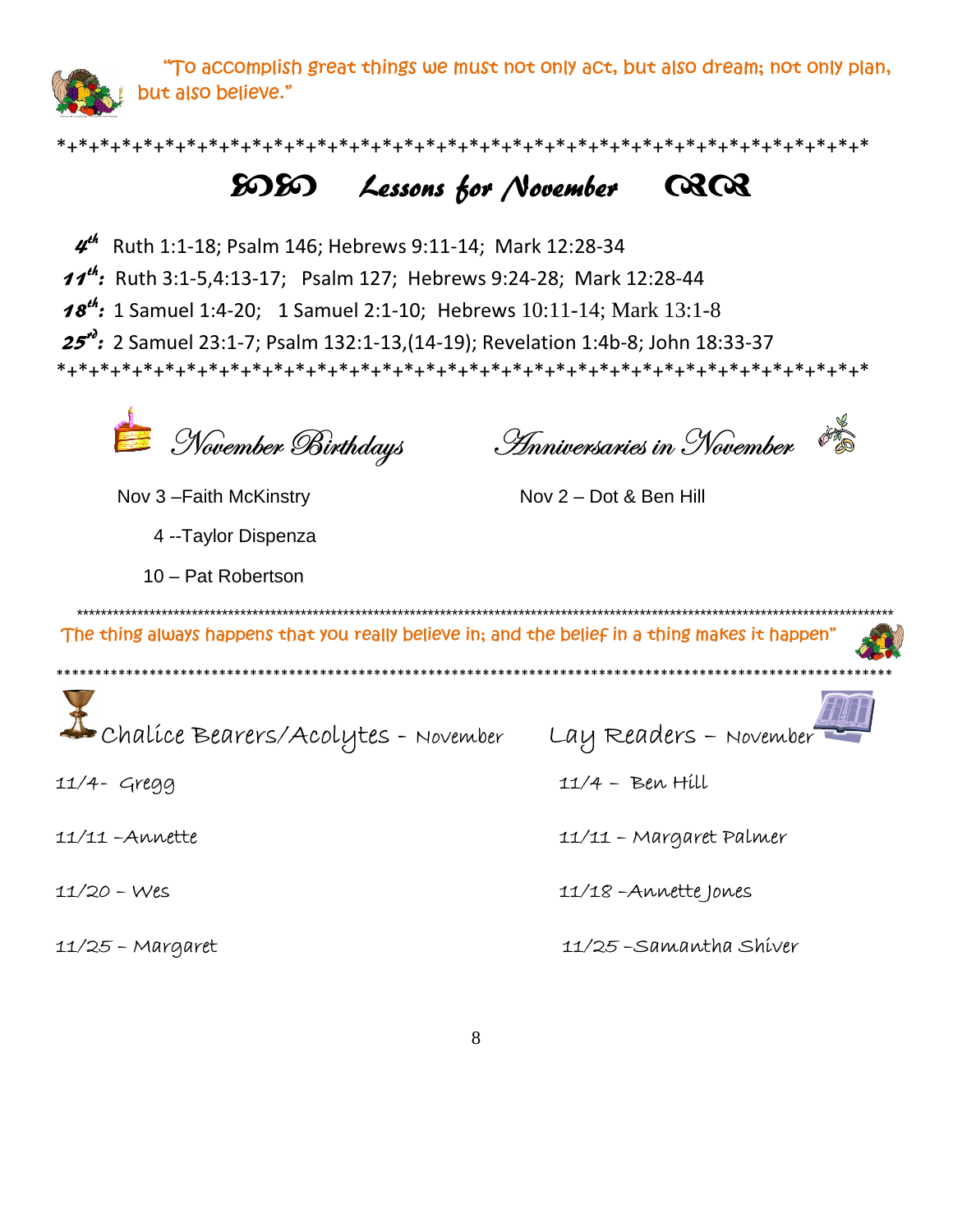## **God's Accuracy is Indisputable**

 **submitted** 

When God solves our problems, we have faith in His abilities. When God doesn't solve our problems immediately, He has faith in *our* abilities.

We can observe God's accuracy in the simple hatching of eggs:

-those of the canary in 14 days;

- -those of the barnyard hen in 21 days;
- -those of ducks and geese in 28 days;
- -those of the mallard in 35 days;

-the eggs of the parrot and the ostrich hatch in 42 days.

(Notice, they are all divisible by seven, the number of days in a week.)

Consider God's wisdom in the making of an elephant:

The four legs of this great beast all bend forward in the same direction.

No other quadruped is so constructed.

 God planned that this animal would have a huge body-- too large to live on two legs. For this reason He gave it four fulcrums so that it can rise from the ground easily.

The horse rises from the ground on its 2 front legs first.

A cow rises from the ground on its 2 hind legs first.

How wise the Lord is in all His works of Creation!

Further,

Each watermelon has an even number of stripes on the rind.

Each orange has an even number of segments.

Each ear of corn has an even number of rows.

Each stalk of wheat has an even number of grains.

Every bunch of bananas has on its lowest row an even number of bananas, and each row decreases by one…so that each has an even number, and the next row an odd number.

The waves of the sea roll in on shore twenty-six to the minute in all kinds of weather.

All grains are found in even numbers on the stalks.

# 9 **Our God is an awesome God!**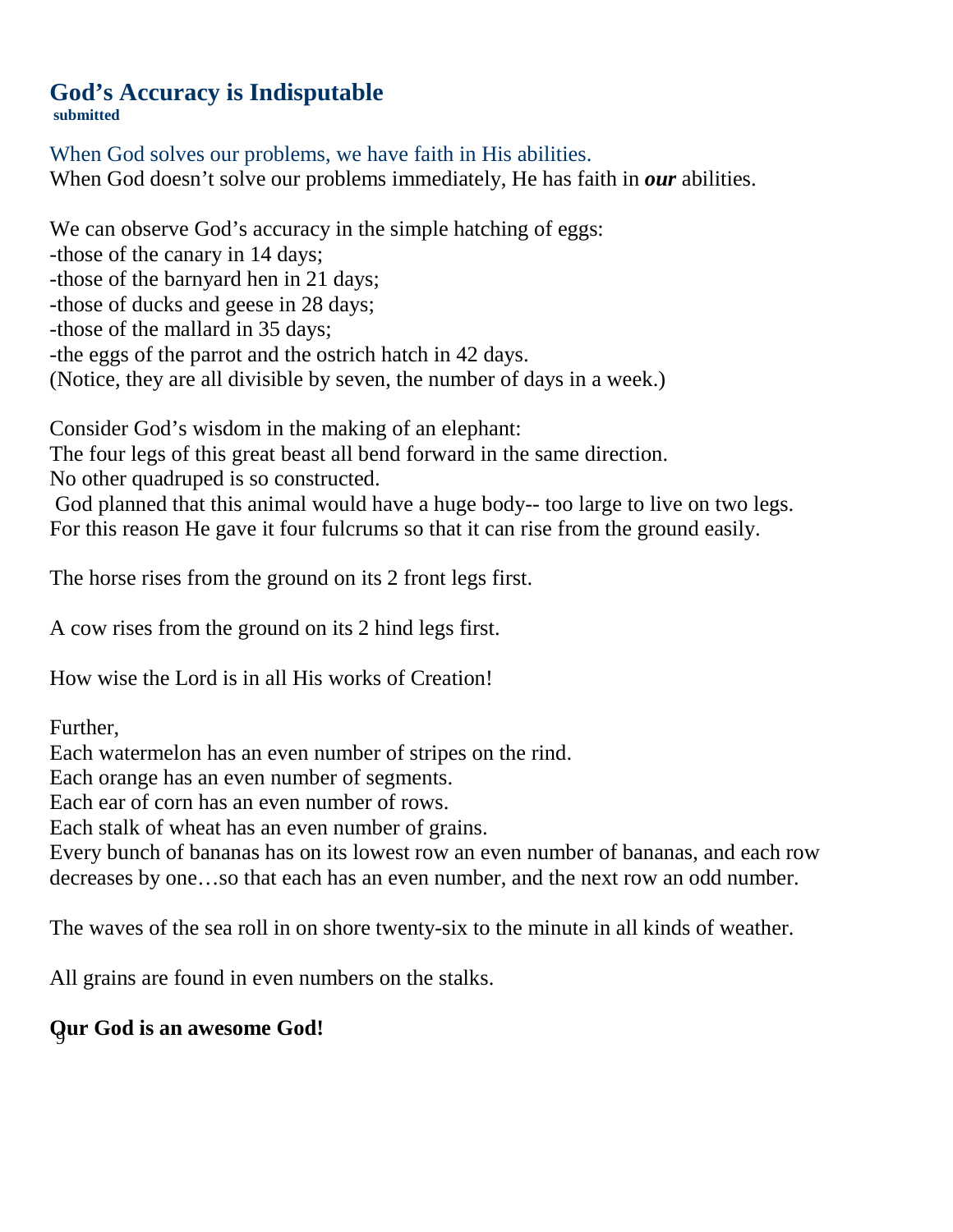## $NEMS$   $F<sub>1</sub>A<sub>5</sub>H$  from Ben Hill Hurricane Relief

As many of you may remember several of us at St. Bart's assisted with hurricane Katrina relief and cleanup efforts. I registered with the Episcopal Diocese of the Central Gulf Coast to help with Michael cleanup. October  $17<sup>th</sup>$  I'm heading up with Joe Chamberlain to deliver a truckload of water to an Episcopal Church and get a firsthand look at what we can possibly do in the coming weeks. If anyone is interested in making a mission trip with me let me know. It's a wonderful, life-changing experience. Ben

#### *Here's a joke from Ben: Drugs got me into church. My mother drug me to church and dad drug me to Sunday school every week.*

\*+\*+\*+\*+\*+\*+\*+\*+\*+\*+\*+\*+\*+\*+\*+\*+\*+\*+\*+\*+\*+\*+\*+\*+\*+\*+\*+\*+\*+\*+\*+\*+\*+\*+\*+\*+\*+\*+\*+\*+\*+\*+

**With the holiday season fast approaching** and online ordering is at its highest peak,

don't forget to connect with



St. Bartholomew's is now part of AmazonSmile Charities! Log onto your SmileAmazon account and under account information, select St. Bartholomew's Episcopal Church, High Springs, FL. as your charity organization of choice. Amazon will donate 0.5% of each purchase to St. Bart's. Or the following link will take you directly to smile.amazon.com in support of St. Bart's.

https://smile.amazon.com/ch/59-0637899

\*+\*+\*+\*+\*+\*+\*+\*+\*+\*+\*+\*+\*+\*+\*+\*+\*+\*+\*+\*+\*+\*+\*+\*+\*+\*+\*+\*+\*+\*+\*+\*+\*+\*+\*+\*+\*+\*+\*+\*+\*+\*+

A Prayer for November

At this time of Thanksgiving We thank You, Lord, For the document that drew Thirteen quibbling states into One firm and stalwart republic. Just as You tempered the wills of those gathered in that City of Brotherly Love, Give us patience and wisdom So that we may continue to be Strongly united— As families, as a nation, As brethren in Your name.